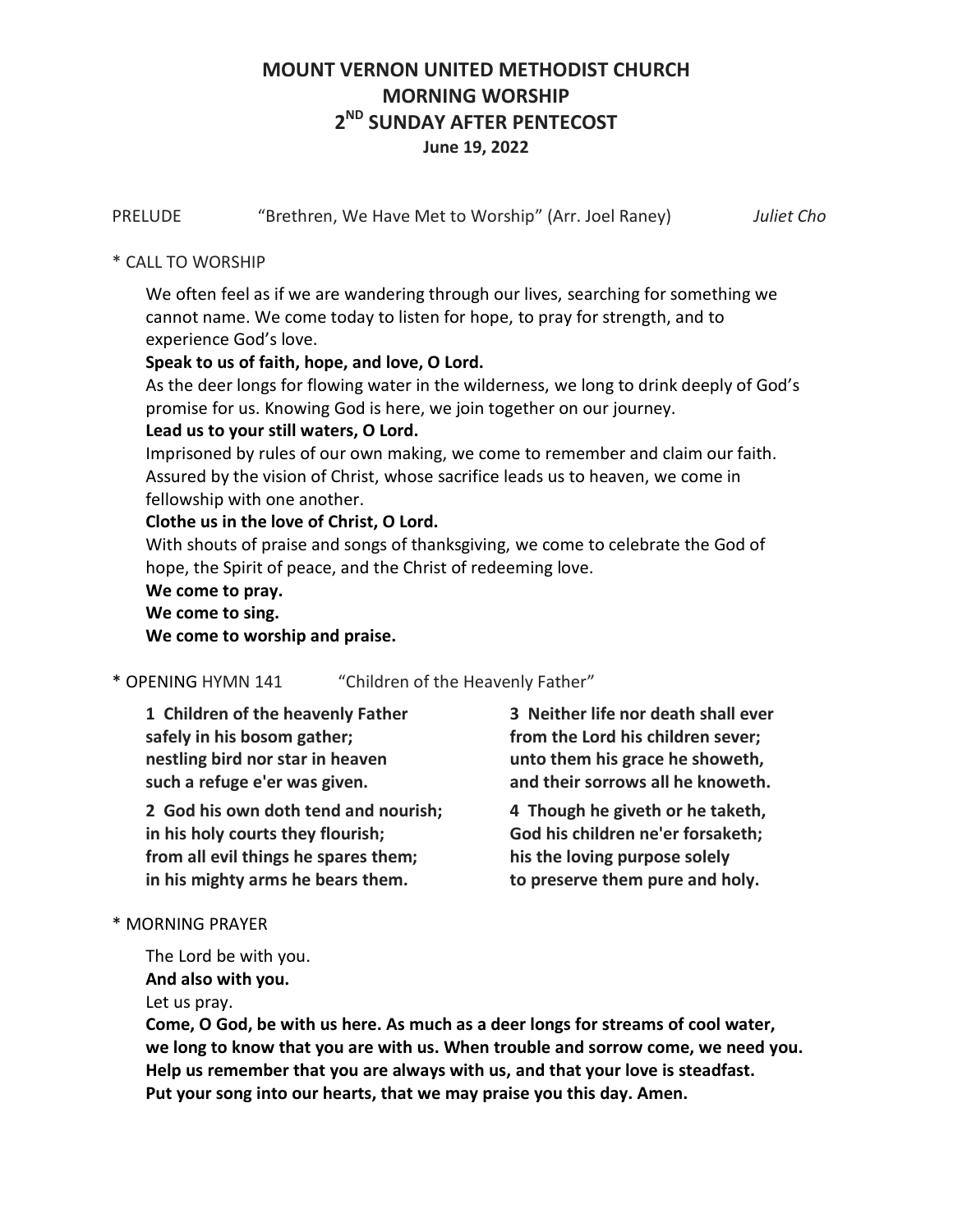### CHILDREN'S SERMON

### SCRIPTURE READING Luke 8:26-39

Then they arrived at the country of the Gerasenes, which is opposite Galilee. **<sup>27</sup>** As he stepped out on land, a man of the city who had demons met him. For a long time he had worn no clothes, and he did not live in a house but in the tombs. <sup>28</sup> When he saw Jesus, he fell down before him and shouted at the top of his voice, 'What have you to do with me, Jesus, Son of the Most High God? I beg you, do not torment me'— **<sup>29</sup>** for Jesus had commanded the unclean spirit to come out of the man. (For many times it had seized him; he was kept under guard and bound with chains and shackles, but he would break the bonds and be driven by the demon into the wilds.) **<sup>30</sup>** Jesus then asked him, 'What is your name?' He said, 'Legion'; for many demons had entered him. **<sup>31</sup>** They begged him not to order them to go back into the abyss.

**<sup>32</sup>**Now there on the hillside a large herd of swine was feeding; and the demons begged Jesusto let them enter these. So he gave them permission. **<sup>33</sup>** Then the demons came out of the man and entered the swine, and the herd rushed down the steep bank into the lake and was drowned.

**<sup>34</sup>**When the swineherds saw what had happened, they ran off and told it in the city and in the country. **<sup>35</sup>** Then people came out to see what had happened, and when they came to Jesus, they found the man from whom the demons had gone sitting at the feet of Jesus, clothed and in his right mind. And they were afraid. **<sup>36</sup>** Those who had seen it told them how the one who had been possessed by demons had been healed. **<sup>37</sup>** Then all the people of the surrounding country of the Gerasenes asked Jesus to leave them; for they were seized with great fear. So he got into the boat and returned. **<sup>38</sup>** The man from whom the demons had gone begged that he might be with him; but Jesussent him away, saying, **<sup>39</sup>** 'Return to your home, and declare how much God has done for you.' So he went away, proclaiming throughout the city how much Jesus had done for him.

This is the Gospel of the Lord. **Praise to you, Lord Jesus Christ.** 

SERMON "Incarnate Love" *Jae Cho*

\* AFFIRMATION OF FAITH 881 The Apostles' Creed

**I believe in God, the Father Almighty, maker of heaven and earth;**

**And in Jesus Christ his only Son, our Lord; who was conceived by the Holy Spirit, born of the Virgin Mary, suffered under Pontius Pilate, was crucified, dead, and buried; the third day he rose from the dead; he ascended into heaven, and sitteth at the right hand of God the Father Almighty; from thence he shall come to judge the quick and the dead.**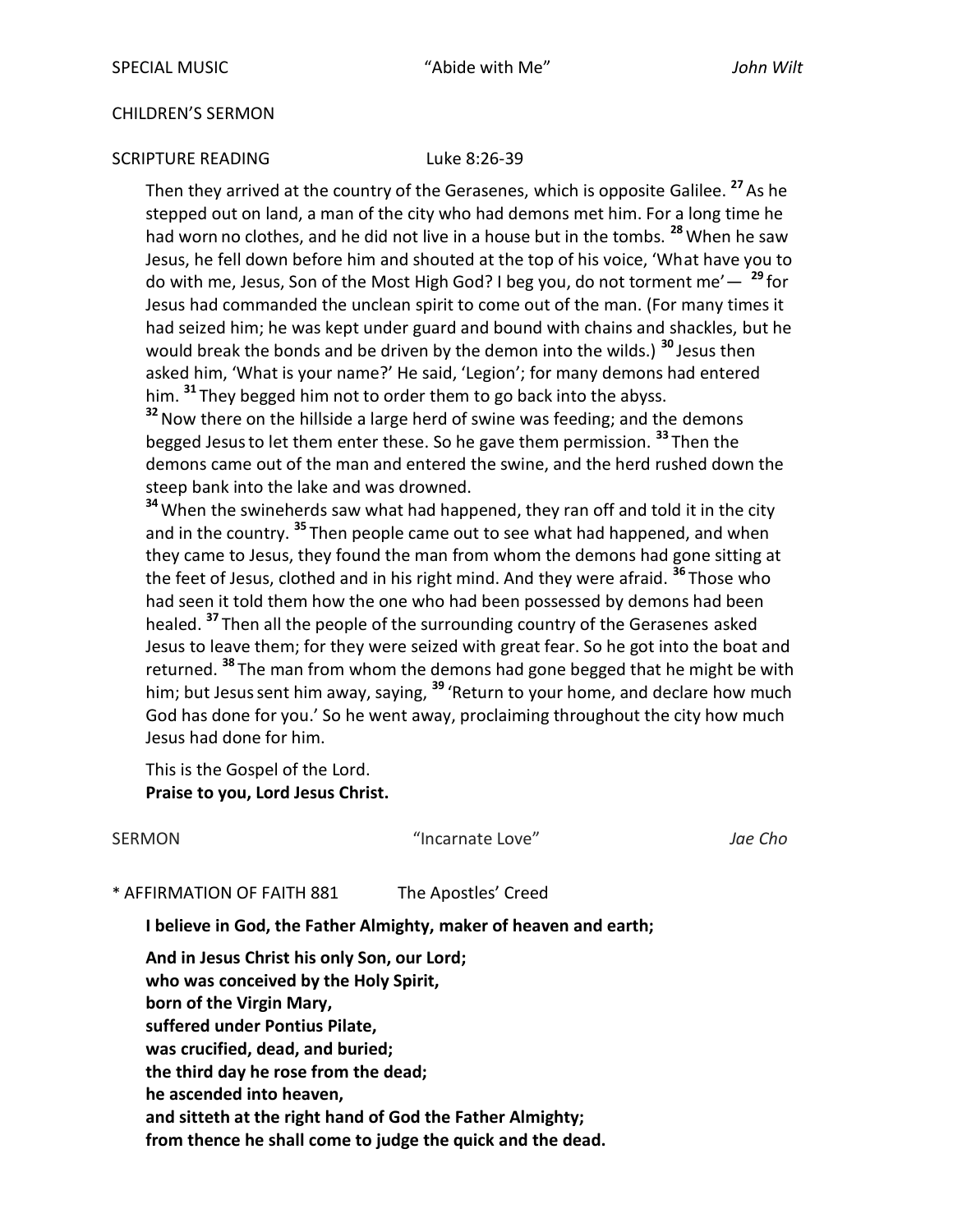**I believe in the Holy Spirit, the holy catholic church, the communion of saints, the forgiveness of sins, the resurrection of the body and the life everlasting. Amen.**

### \* GLORIA 70

**Glory be to the Father and to the Son and to the Holy Ghost; as it was in the beginning, is now, and ever shall be, world without end. Amen. Amen.**

### OFFERING OF TITHES AND GIFTS

OFFERTORY SONG "What a Friend We Have in Jesus" (Arr. Grace Kim)  $\leftrightarrow$  Abby Chism,  *Samuel Spicer, and Juliet Cho*

\* DOXOLOGY 94 "Praise God, from Whom All Blessings Flow"

**Praise God, from whom all blessings flow; praise God, all creatures here below: Alleluia! Alleluia! Praise God, the source of all our gifts! Praise Jesus Christ, whose power uplifts! Praise the Spirit, Holy Spirit! Alleluia! Alleluia! Alleluia.**

### \* OFFERTORY PRAYER

### PASTORAL PRAYER

### PRAYER OF CONFESSION

**Lord of the ages,**

**in our busy lives, we do not always make time to love, to pray, or to sing your praises. We want to be strong, yet we often feel out of control: buffeted by the winds of change, rocked by the earthquakes in our relationships, burned by the fires of doubt. Forgetting what we cannot see, we ask, "Why have you forgotten me?" Help us trust your presence, even when we feel utterly alone, trapped in our dark night of the soul. With the promise of Christ as our hope, lead us from our own wilderness wanderings into the well-tended garden of your love.**

### WORDS OF ASSURANCE

The steadfast love of God is with you— yesterday, today, and tomorrow. Whether you turn away or doubt, whether you follow timidly or joyfully, you are loved and forgiven in Christ. In the name of Jesus Christ, you are forgiven! **In the name of Jesus Christ, you are forgiven! Glory to God. Amen.**

\* CLOSING HYMN 130 "God Will Take Care of You"

**1. Be not dismayed whate'er betide, God will take care of you; beneath his wings of love abide, God will take care of you.**

 *Refrain:*

**God will take care of you, through every day, o'er all the way; he will take care of you, God will take care of you.**